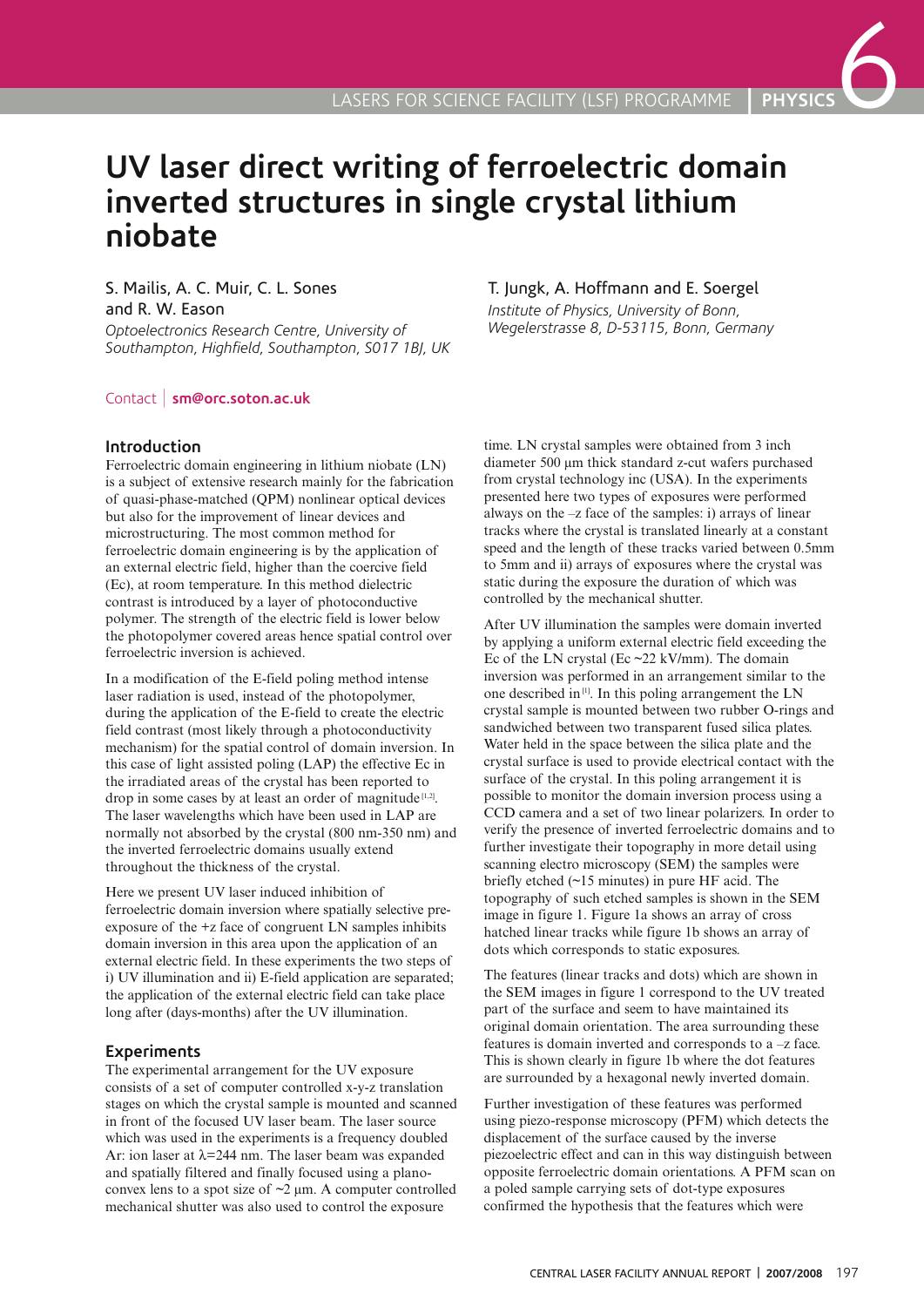

**Figure 1. SEM images of the +z face of a UV exposed poled and briefly etched showing differential etch contrast in the corresponding UV exposed areas a) cross hatched linear pattern and b) array of dots.**



**Figure 2. Piezo-response map of the +z face of a UV dotexposed and partially poled LN sample. The white dots correspond to the pole-inhibited UV exposed areas.**

revealed by the acid indeed correspond to ferroelectric domains which maintained their original orientation. This is shown in the PFM scan which is presented in figure 2 where the newly inverted domain appears as black while the dots appear white and has the same contrast as the non-inverted area of the crystal which also appears white in the scan. The v-shaped contrast divide corresponds to the domain wall between the newly poled domain (black) and the original domain white. The dot-exposed array extends on both sides of the domain wall.

Interestingly the area in the centre of the exposed dot appears grey which indicates the presence of an amorphous layer possibly due to melting which occurs in the more intense central area of the Gaussian beam profile.



**Figure 3. SEM image of a cross hatched pole inhibited pattern etched in HF acid for 39 hours.**

### **Discussions**

In LAP experiments so far the consistent repeatable result is that the effective coercive field reduced under the influence of light. However, the results presented here show the opposite behavior, namely the effective coercive field increases in the UV exposed areas. The difference in the case which is presented here is that short wavelength UV radiation which is highly absorbed by the crystal is used. UV radiation at  $\lambda$ =244 nm is absorbed in the first few 10s of nm [3] in LN and it is of course capable of producing photo-excited charge and heat. Our hypothesis is that the photo-excited charge diffuses through the affected volume and gets trapped in crystal defects (this is congruent material hence lithium deficient containing large amount of lithium vacancies) thus creating suitable electrostatic termination points for the propagating bulk domain which has nucleated on the original –z face (during the poling process) and propagates towards the original +z face. As a result of this process the surface and the volume of the crystal below the UV exposed areas maintain the original domain polarity.